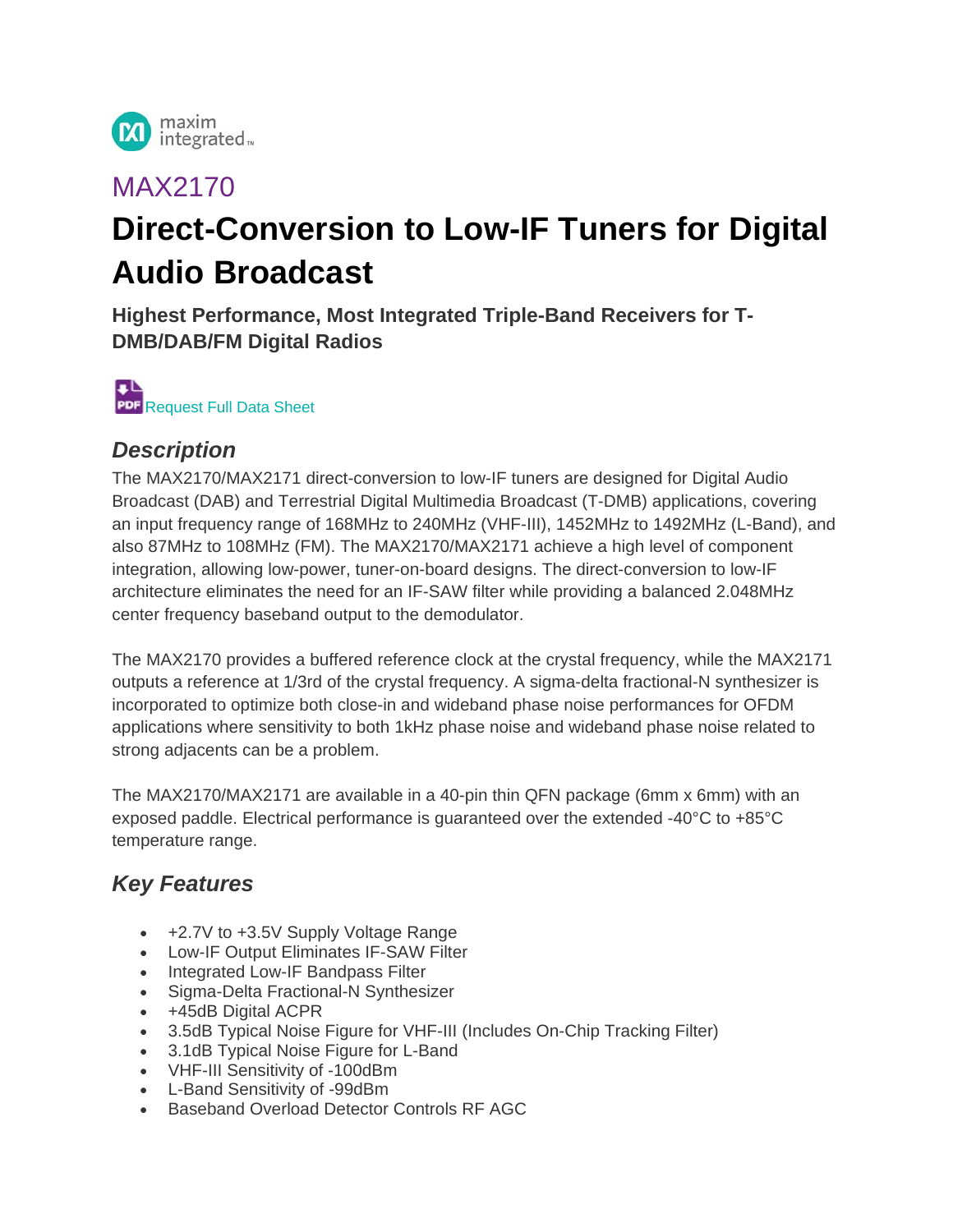# *Applications/Uses*

- Fixed and Mobile Digital Audio Broadcast (DAB)
- Terrestrial Digital Multimedia Broadcast (T-DMB)

| Please check latest availability status for a specific part variant.                                                                                                                                                                                          |              |                      |                                                     |                                                                                                                                                |  |  |  |  |  |  |  |  |
|---------------------------------------------------------------------------------------------------------------------------------------------------------------------------------------------------------------------------------------------------------------|--------------|----------------------|-----------------------------------------------------|------------------------------------------------------------------------------------------------------------------------------------------------|--|--|--|--|--|--|--|--|
| <b>OVERVIEW</b><br><b>KEY SPECS</b><br><b>DESIGN RESOURCES</b><br><b>QUALITY AND ENVIRONMENTAL</b><br><b>ORDER</b>                                                                                                                                            |              |                      |                                                     |                                                                                                                                                |  |  |  |  |  |  |  |  |
| Key: $\circledR$ Material Analysis $\circledR$ Non Cancellable Non Reschedulable NLA=No longer available                                                                                                                                                      |              |                      |                                                     |                                                                                                                                                |  |  |  |  |  |  |  |  |
| Symbols in part number: $\div$ Lead-free, RoHS compliant $\phantom{1}-$ Not qualified as lead-free RoHS # RoHS compliant, lead<br>exemption<br>*PRICE/UNIT shows budgetary pricing for 1K units. Some parts do not have standard pricing and require a quote. |              |                      |                                                     |                                                                                                                                                |  |  |  |  |  |  |  |  |
| Part Number<br>MAX2170ETL+                                                                                                                                                                                                                                    | Price /Unit* | Status<br>Active     | Carrier Type<br>Tube                                | Package<br>TQFN; 0Pin; 0mm <sup>2</sup> ;<br>See Material Analysis for<br>RoHS info<br>Temp: -40 $^{\circ}$ C to +85 $^{\circ}$ C              |  |  |  |  |  |  |  |  |
| Part Number<br>MAX2170ETL+CDQ                                                                                                                                                                                                                                 | Price /Unit* | <b>Status</b><br>NLA | Carrier Type<br>Tube<br><b>CHECK ROCHESTER &gt;</b> | Package<br>TQFN; $0Pin$ ; $0mm^2$ ;<br>中陆 じ See Material Analysis for<br>RoHS info<br>Temp: $-40^{\circ}$ C to $+85^{\circ}$ C                 |  |  |  |  |  |  |  |  |
| Part Number<br>MAX2170ETL+T                                                                                                                                                                                                                                   | Price /Unit* | Status<br>Active     | Carrier Type<br>Reel                                | Package<br>$TQFN$ ; OPin; 0mm <sup>2</sup> ;<br>See Material Analysis for<br>RoHS info<br>Temp: -40 $^{\circ}$ C to +85 $^{\circ}$ C           |  |  |  |  |  |  |  |  |
| Part Number<br>MAX2170ETL+TCDQ                                                                                                                                                                                                                                | Price /Unit* | Status<br>NLA        | Carrier Type<br>Reel<br><b>CHECK ROCHESTER &gt;</b> | Package<br>TQFN; 0Pin; 0mm <sup>2</sup> ;<br><b>● B</b> ℃ See Material Analysis for<br>RoHS info<br>Temp: -40 $^{\circ}$ C to +85 $^{\circ}$ C |  |  |  |  |  |  |  |  |
| Part Number<br>MAX2170ETL/V+                                                                                                                                                                                                                                  | Price /Unit* | Status<br>Active     | Carrier Type<br>Tube                                | Package<br>TQFN; $0Pin$ ; $0mm^2$ ;<br><b>● B</b> ℃ See Material Analysis for<br>RoHS info<br>Temp: $-40^{\circ}$ C to $+85^{\circ}$ C         |  |  |  |  |  |  |  |  |
| Part Number<br>MAX2170ETL/V+T                                                                                                                                                                                                                                 | Price /Unit* | Status<br>Active     | Carrier Type<br>Reel                                | Package<br>TQFN; 0Pin; 0mm <sup>2</sup> ;<br>中陆 じ See Material Analysis for<br>RoHS info<br>Temp: -40 $^{\circ}$ C to +85 $^{\circ}$ C         |  |  |  |  |  |  |  |  |